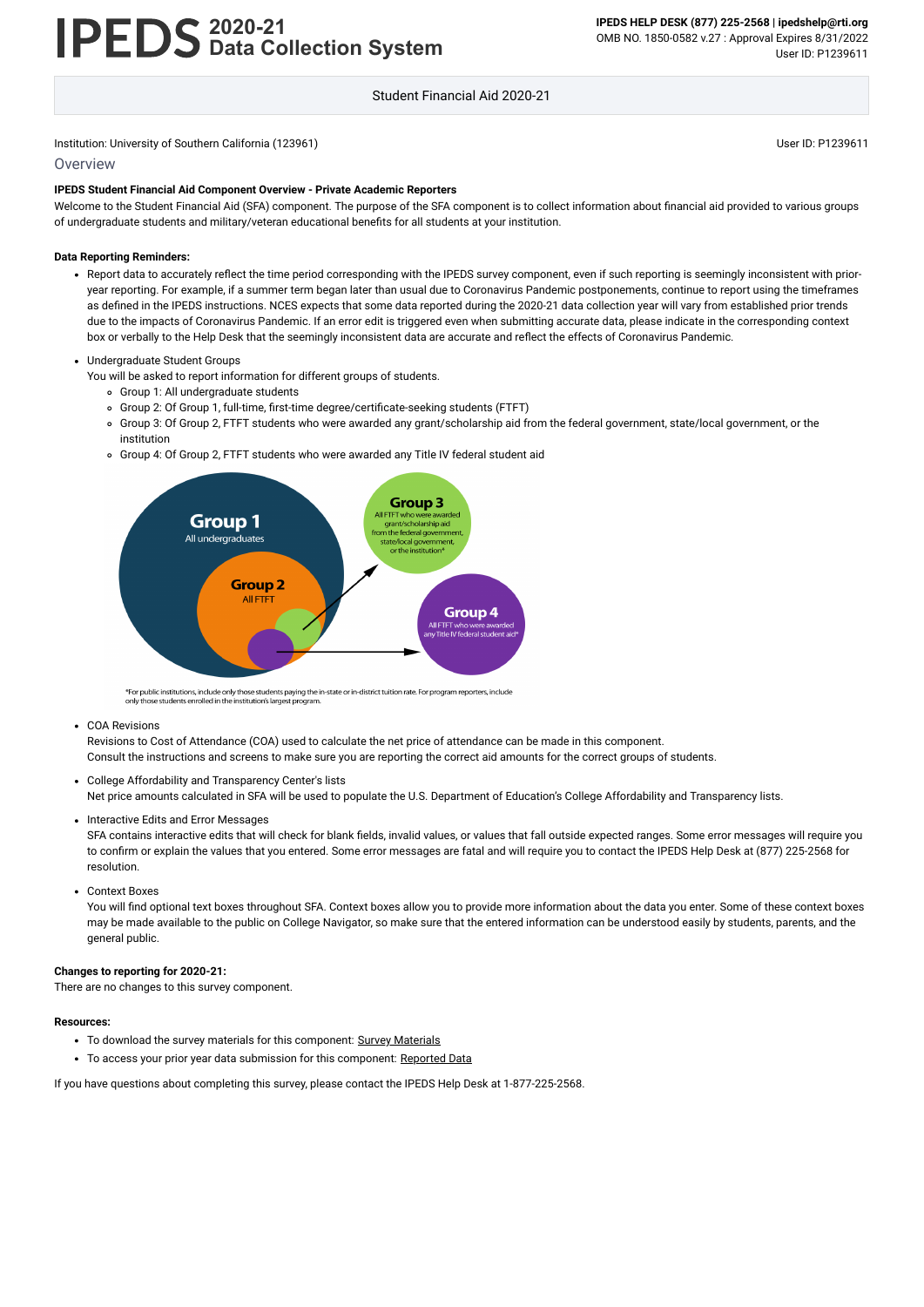- Part A establishes the number of students in various groups. Note that the numbers on this screen will be carried forward to other parts of the Student Financial Aid component.
- In the fields below, report the number of students in each of the following groups.

#### Institution: University of Southern California (123961) and the USE of Contract of Contract of Contract of Contract of Contract of Contract of Contract of Contract of Contract of Contract of Contract of Contract of Contrac

## Section 1: Part A

#### **Part A - Establish Your Groups**

Reporting Reminders:

|    |                                                                                                |                                                                                                                                                                                                                                                  | <b>1</b> Fall 2019 | <b>YOUR</b><br><b>PRIOR YEAR</b><br><b>DATA</b> |
|----|------------------------------------------------------------------------------------------------|--------------------------------------------------------------------------------------------------------------------------------------------------------------------------------------------------------------------------------------------------|--------------------|-------------------------------------------------|
|    |                                                                                                |                                                                                                                                                                                                                                                  |                    | <b>Fall 2018</b>                                |
| 01 | Group 1                                                                                        | All <i>undergraduate</i> students                                                                                                                                                                                                                | 20,351             | 19,907                                          |
| 02 | Group 2<br>Of those in Group 1, those who are full-time, first-time degree/certificate-seeking |                                                                                                                                                                                                                                                  |                    | 3,396                                           |
|    | 02a                                                                                            | Of those in Group 2, those who were awarded any <b>Federal Work Study</b> , loans to students, or grant or<br>scholarship aid from the federal government, state/local government, the institution, or other sources known<br>to the institution | 2,230              | 2,345                                           |
|    | 02 <sub>b</sub>                                                                                | Of those in Group 2, those who were awarded any loans to students or grant or scholarship aid from the<br>federal government, state/local government, or the institution                                                                         | 2,105              | 2,259                                           |
| 03 | Group 3                                                                                        | Of those in Group 2, those who were awarded grant or scholarship aid from the federal government, state/local<br>government, or the institution                                                                                                  | 2,046              | 2,217                                           |
| 04 | Group 4                                                                                        | Of those in Group 2, those who were awarded any Title IV federal student aid                                                                                                                                                                     | 1,200              | 1,272                                           |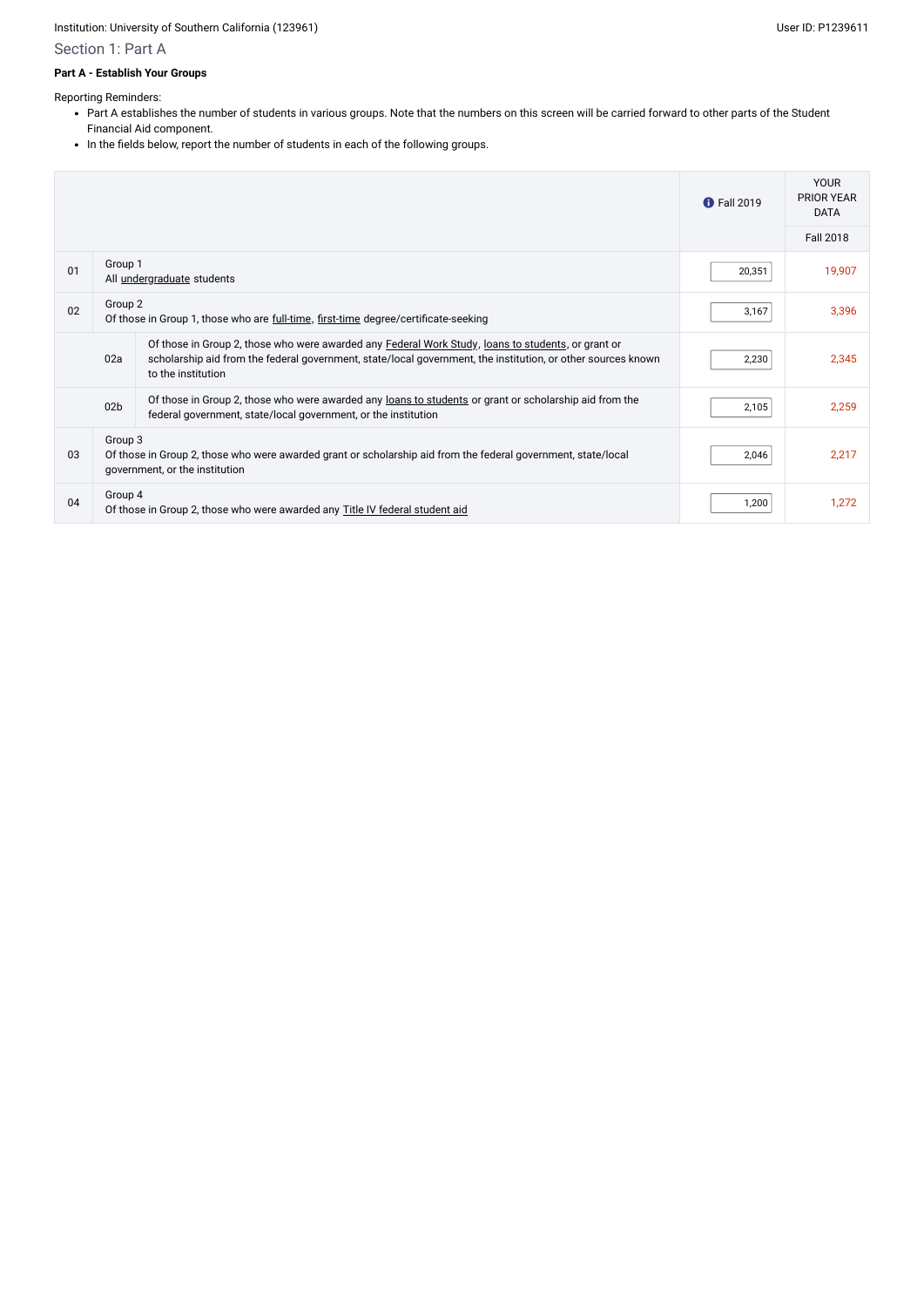- Group 1 students are **ALL [undergraduate](javascript:openglossary(677))** students (including [first-time](javascript:openglossary(241)) students) enrolled in Fall 2019.
- For this part, report:

### Section 1: Part B

#### **Part B - Enter Information About Group 1**

Reporting Reminders:

| For These Students                                 | The Following Type(s) of Aid                                                                                                                                                                                      | Awarded in This Period                     |
|----------------------------------------------------|-------------------------------------------------------------------------------------------------------------------------------------------------------------------------------------------------------------------|--------------------------------------------|
| • All undergraduate students enrolled in Fall 2019 | • Grant or scholarship aid from:<br>• federal government<br>o state/local government<br>o the institution<br>o other sources known to the<br>institution<br>• Loans to students from:<br>o the federal government | • Any time during academic year<br>2019-20 |

• In the fields below, report the number of Group 1 students and the total amount of aid awarded to these students for each type of aid.

| Information from Part A                                                                       | Fall 2019 |
|-----------------------------------------------------------------------------------------------|-----------|
| Group 1: All undergraduate students<br>(This number is carried forward from Part A, Line 01.) | 20,351    |

You may use the box below to provide additional context for the data you have reported above. Context notes will be posted on the College Navigator website. Therefore, you should write all context notes using proper grammar (e.g., complete sentences with punctuation) and common language that can be easily understood by students and parents (e.g., spell out acronyms).

| Aid Type |                                                                                                                                                                                        | 2019-20                                                |                                                              |                                                          |                                                         |  |
|----------|----------------------------------------------------------------------------------------------------------------------------------------------------------------------------------------|--------------------------------------------------------|--------------------------------------------------------------|----------------------------------------------------------|---------------------------------------------------------|--|
|          |                                                                                                                                                                                        | Number of Group<br>students who<br>were awarded<br>aid | Percentage of<br>Group 1 students<br>who were<br>awarded aid | Total amount of<br>aid awarded to<br>Group 1<br>students | Average amount<br>of aid awarded to<br>Group 1 students |  |
| 01       | Grant or scholarship aid from the federal government, state/local<br>government, the institution, and other sources known to the<br>institution (Do NOT include federal student loans) | 13,151                                                 | 65                                                           | 524,840,46                                               | 39,909                                                  |  |
|          | 02 Pell Grants                                                                                                                                                                         | 3,996                                                  | 20                                                           | 19,093,166                                               | 4,778                                                   |  |
| 03       | Federal student loans                                                                                                                                                                  | 5,289                                                  | 26                                                           | 33,440,376                                               | 6,323                                                   |  |

Non-applicable

 $\blacktriangledown$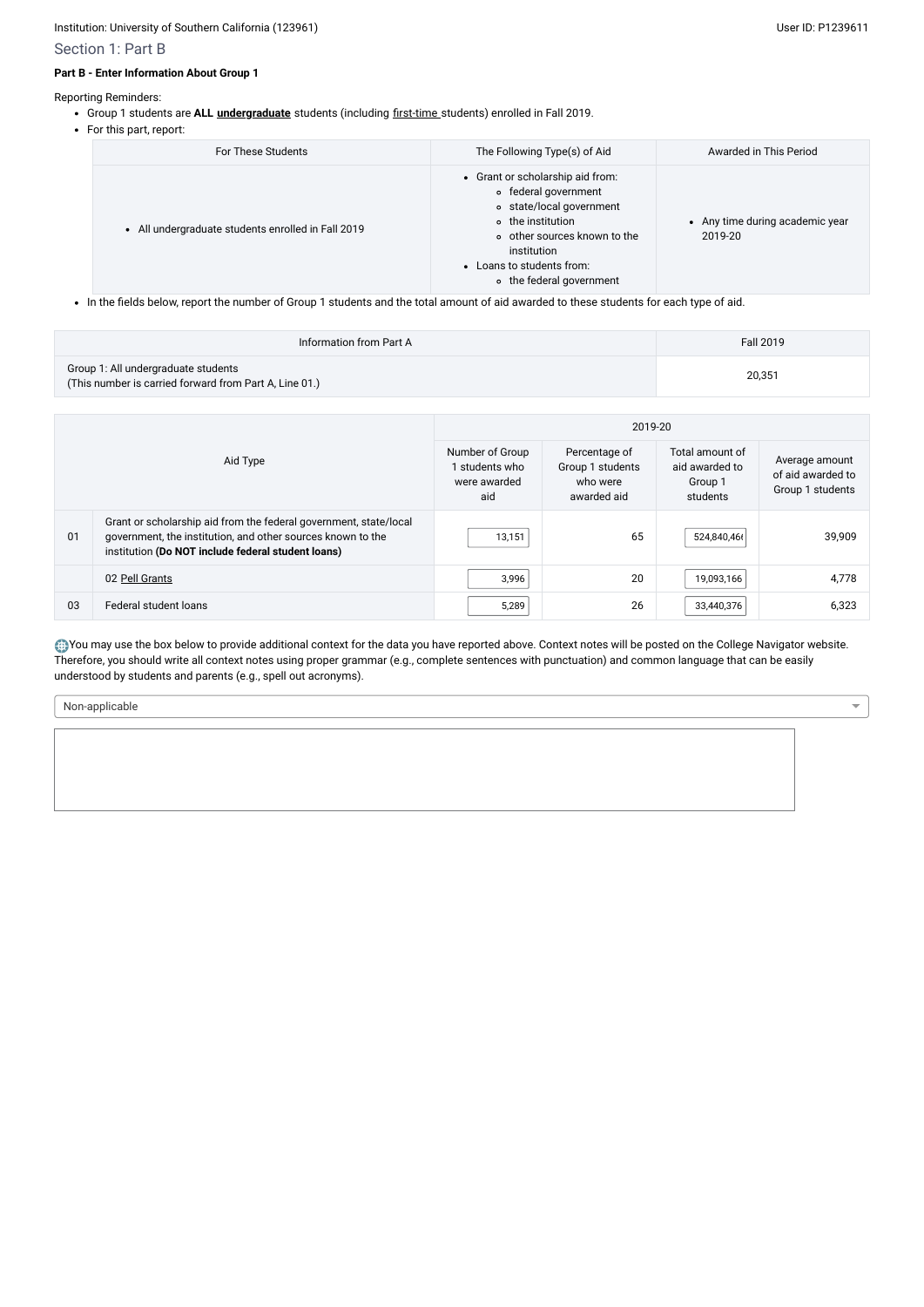- Group 2 students are all full-time, first-time degree/certificate-seeking undergraduate students enrolled in Fall 2019.
- For this part, report:

## Section 1: Part C, Page 2

#### **Part C - Enter Information about Group 2**

Reporting Reminders:

• In the fields below, report the number of Group 2 students and the total amount of aid awarded to these students for each type of aid. Enter unduplicated student counts within a category (e.g., Pell Grants). However, a student can appear in more than one aid category.

| <b>For These Students</b>                                                                                | The Following Type(s) of Aid                                                                                                                                                                                                                                                                                                                                                  | Awarded in This Period                                                                                                                            |
|----------------------------------------------------------------------------------------------------------|-------------------------------------------------------------------------------------------------------------------------------------------------------------------------------------------------------------------------------------------------------------------------------------------------------------------------------------------------------------------------------|---------------------------------------------------------------------------------------------------------------------------------------------------|
| • Full-time, first-time<br>degree/certificate-seeking<br>undergraduate students enrolled in<br>Fall 2019 | • Grant or scholarship aid from:<br>∘ federal government<br>∘ state/local government<br>o the institution<br>• Loans to students from:<br>• the federal government<br>• other sources, including private or other loans<br>• Do not include:<br>• grant or scholarship aid from private or other<br>sources<br>○ PLUS loans or loans made to anyone other than<br>the student | • Any time during academic year<br>2019-20<br>• For program reporters, this is the<br>aid year period from July 1, 2019<br>through June 30, 2020. |

| Information from Part A                                                                                                                                                                                                                                                                                                                          | <b>Fall 2019</b> |
|--------------------------------------------------------------------------------------------------------------------------------------------------------------------------------------------------------------------------------------------------------------------------------------------------------------------------------------------------|------------------|
| Group 2: Full-time, first-time degree/certificate-seeking undergraduates<br>(This number is carried forward from Part A, Line 02)                                                                                                                                                                                                                | 3,167            |
| Group 2a (This number is carried forward from Part A, Line 02a)<br>• Of those in Group 2, those who were awarded:<br>o Federal Work Study<br>○ Loans to students<br>• Grant or scholarship aid from the federal government, state/local government, or the institution<br>• Grant or scholarship aid from other sources known to the institution | 2,230            |
| Group 2b (This number is carried forward from Part A, Line 02b)<br>• Of those in Group 2, those who were awarded:<br>○ Loans to students<br>o Grant or scholarship aid from the federal government, state/local government, or the institution                                                                                                   | 2,105            |
| Group 3 (This number is carried forward from Part A, Line 03)<br>• Of those in Group 2, those who were awarded:<br>o Grant or scholarship aid from the federal government, state/local government, or the institution                                                                                                                            | 2,046            |

You may use the box below to provide additional context for the data you have reported above. Context notes will be posted on the College Navigator website. Therefore, you should write all context notes using proper grammar (e.g., complete sentences with punctuation) and common language that can be easily understood by students and parents (e.g., spell out acronyms).

|                                                                                                            |                           |                 |                                                                                                          |                                                       |                                                              |                                                          |                                                         | <b>YOUR PRIOR</b><br>YEAR DATA                          |
|------------------------------------------------------------------------------------------------------------|---------------------------|-----------------|----------------------------------------------------------------------------------------------------------|-------------------------------------------------------|--------------------------------------------------------------|----------------------------------------------------------|---------------------------------------------------------|---------------------------------------------------------|
|                                                                                                            |                           |                 |                                                                                                          |                                                       | <b>Fall 2019</b>                                             |                                                          |                                                         | <b>Fall 2018</b>                                        |
| Aid Type                                                                                                   |                           |                 |                                                                                                          | Number of Group<br>2 students who<br>were awarded aid | Percentage of<br>Group 2 students<br>who were awarded<br>aid | Total amount of<br>aid awarded to<br>Group 2<br>students | Average amount<br>of aid awarded to<br>Group 2 students | Average amount<br>of aid awarded to<br>Group 2 students |
| Grants or scholarships from the federal<br>01<br>government, state/local government, or<br>the institution |                           | 2,046           | 65                                                                                                       | 77,361,905                                            | 37,811                                                       | 37,217                                                   |                                                         |                                                         |
|                                                                                                            | 02<br>Federal grants      |                 |                                                                                                          | 540                                                   | 17                                                           | 3,628,369                                                | 6,719                                                   | 6,014                                                   |
|                                                                                                            | 02a<br><b>Pell Grants</b> |                 | 540                                                                                                      | 17                                                    | 2,656,426                                                    | 4,919                                                    | 4,981                                                   |                                                         |
|                                                                                                            |                           | 02 <sub>b</sub> | Other federal grants                                                                                     | 524                                                   | 17                                                           | 971,943                                                  | 1,855<br>$\bullet$                                      | 1,486                                                   |
|                                                                                                            | 03                        |                 | State/local government grants or<br>scholarships<br>(includes fellowships/tuition<br>waivers/exemptions) | 342                                                   | 11                                                           | 3,073,736                                                | 8,988                                                   | 9,055                                                   |
| Institutional grants or<br>scholarships<br>04<br>(includes fellowships/tuition<br>waivers/exemptions)      |                           | 2,014           | 64                                                                                                       | 70,659,800                                            | 35,084                                                       | 34,058                                                   |                                                         |                                                         |
| 05<br>Loans to students                                                                                    |                           | 901             | 28                                                                                                       | 7,026,272                                             | 7,798                                                        | 6,784                                                    |                                                         |                                                         |
| 05a<br><b>Federal loans</b>                                                                                |                           | 877             | 28                                                                                                       | 4,321,265                                             | 4,927                                                        | 4,815                                                    |                                                         |                                                         |
| Other loans (including<br>05 <sub>b</sub><br>private loans)                                                |                           | 94              | 3                                                                                                        | 2,705,007                                             | 28,777<br>$\blacktriangledown$                               | 23,864                                                   |                                                         |                                                         |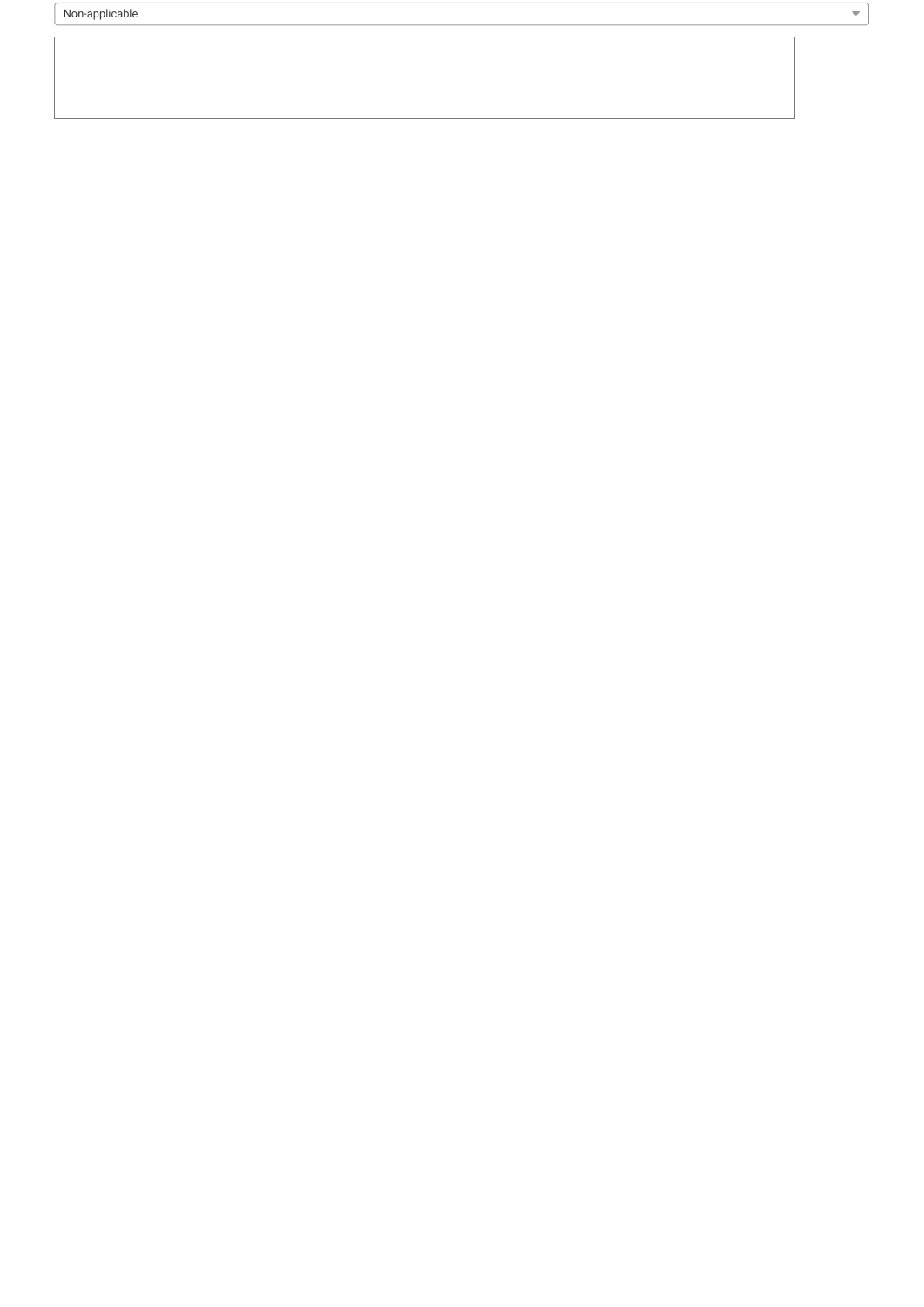## Section 1: Comparison Chart

#### **Comparison Chart**

Reporting Reminders:

Based on the information reported on the previous screens for Group 1 (all undergraduates) and Group 2 (full-time, first-time degree/certificate-seeking undergraduates), this comparison chart seeks to help institutions check their reported data. Assuming that the information on Groups 1 and 2 is correct, then the calculated fields for 'All Other Undergraduates' should be the balance (Group 1 minus Group 2). If the balance does not check with your institution's calculations, please correct your reported numbers for Groups 1 and 2 before moving forward with the completion of the SFA survey component.

#### Note:

Data for the 'All Other Undergraduates' will appear in the IPEDS Data Center for data users, but not in College Navigator.

|    |    |                                                                | Number of students | Pell grants | <b>Federal Student Loans</b> |
|----|----|----------------------------------------------------------------|--------------------|-------------|------------------------------|
| 01 |    | Group 1 (all undergraduates)                                   | 20,351             |             |                              |
|    | 02 | Number of students who were awarded aid                        |                    | 3,996       | 5,289                        |
|    | 03 | Percentage who were awarded aid                                |                    | 20          | 26                           |
|    | 04 | Total amount of aid awarded                                    |                    | 19,093,166  | 33,440,376                   |
|    | 05 | Average amount of aid awarded                                  |                    | 4,778       | 6,323                        |
| 06 |    | Group 2 (Full-time, first-time undergraduates)                 | 3,167              |             |                              |
|    | 07 | Number of students who were awarded aid                        |                    | 540         | 877                          |
|    | 08 | Percentage who were awarded aid                                |                    | 17          | 28                           |
|    | 09 | Total amount of aid awarded                                    |                    | 2,656,426   | 4,321,265                    |
|    | 10 | Average amount of aid awarded                                  |                    | 4,919       | 4,927                        |
| 11 |    | All other undergraduates (Line 01 - Line 06)                   | 17,184             |             |                              |
|    | 12 | Number of students who were awarded aid<br>(Line 02 - Line 07) |                    | 3,456       | 4,412                        |
|    | 13 | Percentage who were awarded aid<br>(Line 12 / Line 11)         |                    | 20          | 26                           |
|    | 14 | Total amount of aid awarded<br>(Line 04 - Line 09)             |                    | 16,436,740  | 29,119,111                   |
|    | 15 | Average amount of aid awarded<br>(Line 14 / Line 12)           |                    | 4,756       | 6,600                        |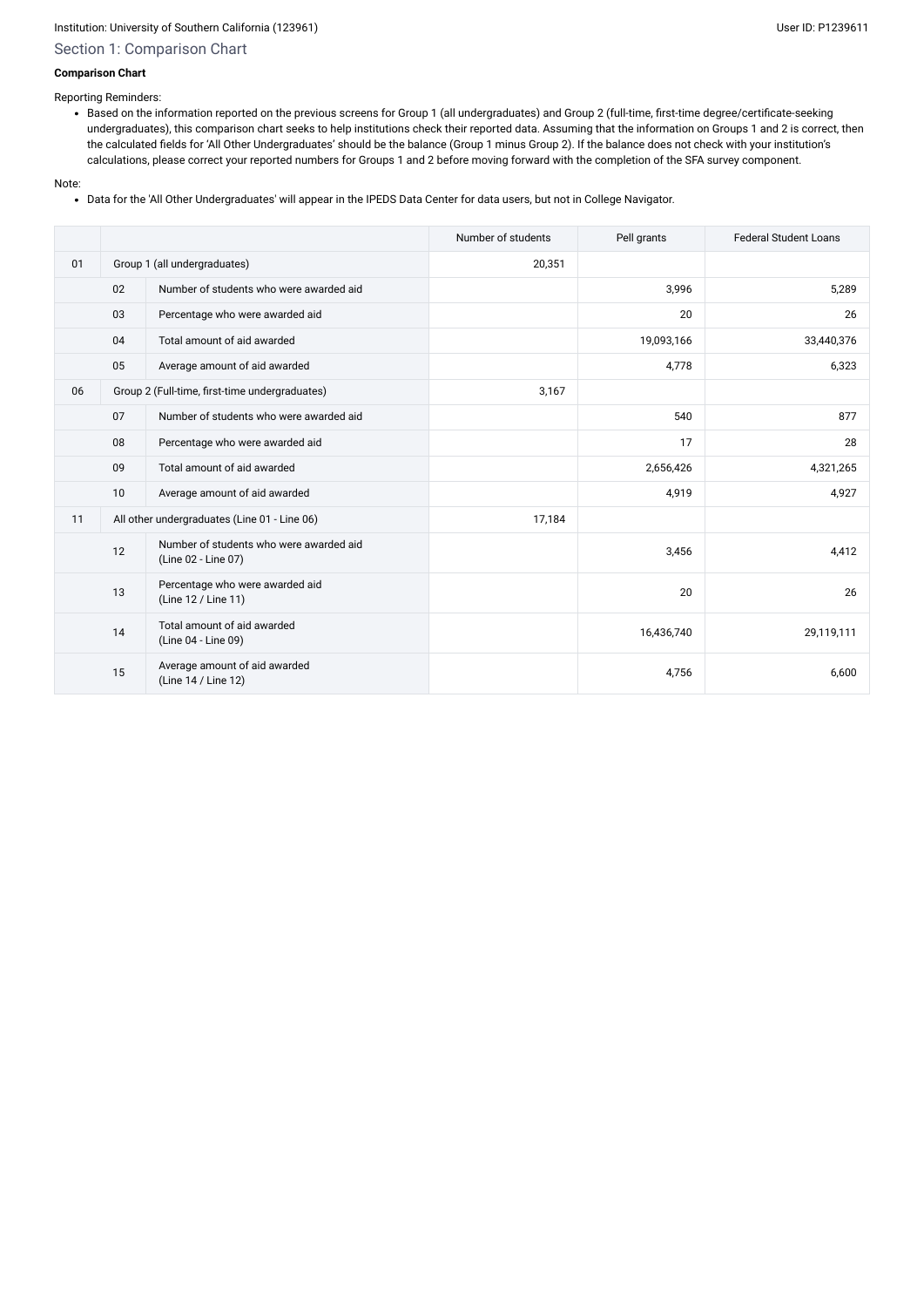## Section 1: Cost of Attendance

#### **Cost of attendance for full-time, first-time undergraduate students**

Reporting Reminders:

- Please enter the amounts requested below. These data will be made available to the public on College Navigator. If your institution participates in any Title IV programs (Pell, Stafford, etc.), you must complete all information.
- Estimates of expenses for books and supplies, room and board, and other expenses are those from the **Cost of Attendance report** used by the financial aid office in determining financial need. Please talk to your financial aid office to get these numbers to ensure that you are reporting correctly.
- These numbers are carried forward from Institutional Characteristics and should only be changed if an error was made in the reporting.

| Charges for full academic year         | 2017-18 | 2018-19            | 2019-20 |  |
|----------------------------------------|---------|--------------------|---------|--|
| Published tuition and required fees:   |         |                    |         |  |
| Tuition                                | 53,448  | 55,320             | 57,256  |  |
| Required fees                          | 875     | 905                | 939     |  |
| Tuition + fees total                   | 54,323  | 56,225             | 58,195  |  |
|                                        |         |                    |         |  |
| $\bullet$<br><b>Books and supplies</b> | 1,200   | 1,200              | 1,200   |  |
| On-campus:                             |         |                    |         |  |
| Room and board                         | 14,886  | 15,400             | 15,912  |  |
| Other expenses                         | 1,864   | 2,000              | 2,152   |  |
| Room and board and other expenses      | 16,750  | 17,400             | 18,064  |  |
| Off-campus (not with family):          |         |                    |         |  |
| Room and board                         | 14,886  | 15,400             | 15,912  |  |
| Other expenses                         | 1,864   | 2,000              | 2,152   |  |
| Room and board and other expenses      | 16,750  | 17,400             | 18,064  |  |
| Off-campus (with family):<br>$\bullet$ |         |                    |         |  |
| Other expenses                         | 2,198   | $\bullet$<br>3,332 | 3,510   |  |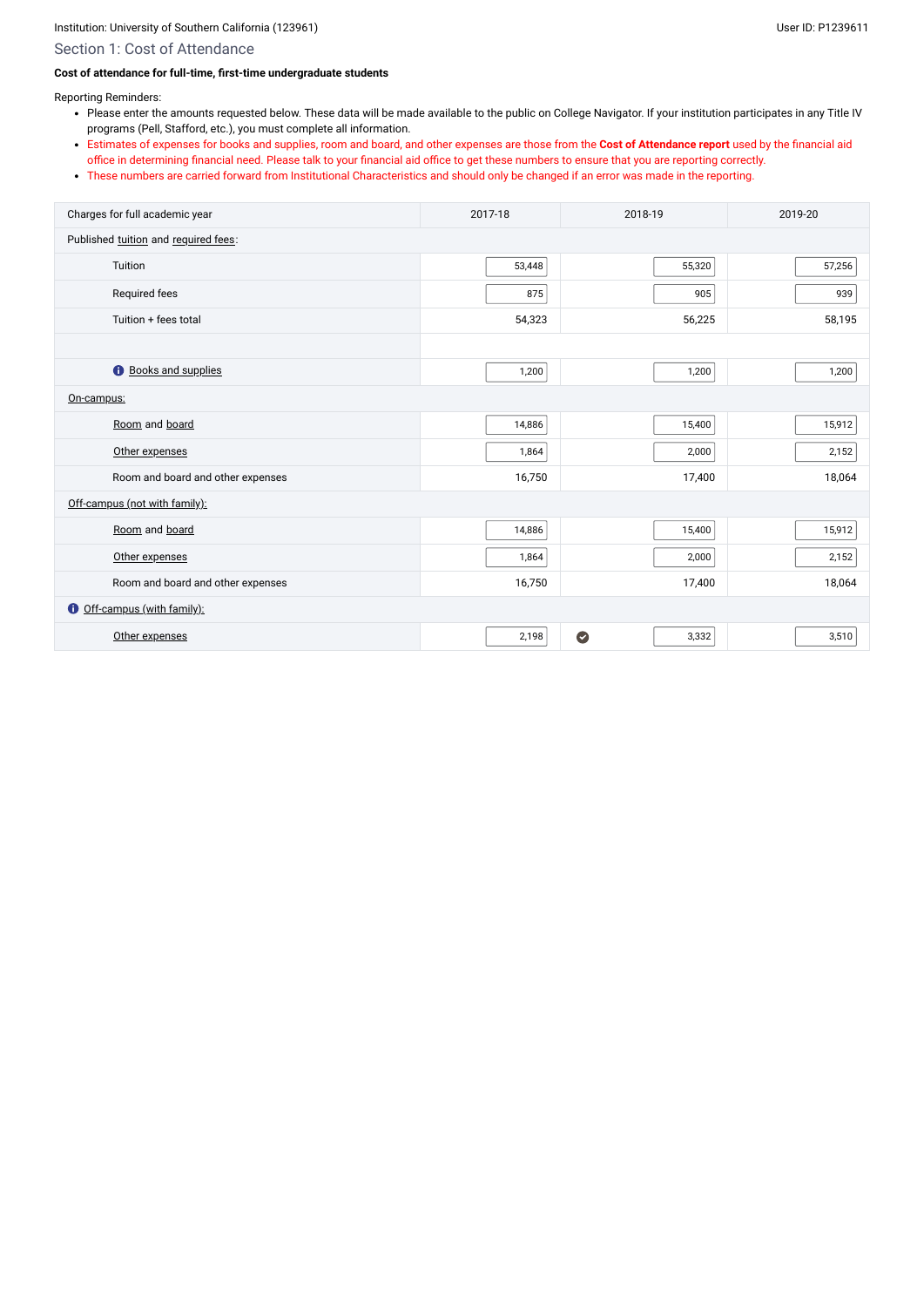## Section 1: Part D

## **Part D - Enter Information about Group 3**

Reporting Reminders:

- Group 3 students are all full-time, first-time degree/certificate-seeking undergraduate students enrolled in Fall 2019 who were awarded grant or scholarship aid from the following sources: the federal government, state/local government, or the institution. The information you report in this part will be used in Part F to calculate average institutional net price.
- For this part, report:

• In the fields below, report the number of Group 3 students with each type of living arrangement and the total amount of grant or scholarship aid from the federal government, state/local government, or the institution awarded to these students.

| For These Students                                                                                                                                                                                                                                                                                                                                                                                                          | The Following Type(s) of Aid                                                                                                                                                            | Awarded in This Period                      |
|-----------------------------------------------------------------------------------------------------------------------------------------------------------------------------------------------------------------------------------------------------------------------------------------------------------------------------------------------------------------------------------------------------------------------------|-----------------------------------------------------------------------------------------------------------------------------------------------------------------------------------------|---------------------------------------------|
| • Full-time, first-time degree/certificate-seeking<br>undergraduate students enrolled in Fall 2019<br>who were awarded grant or scholarship aid<br>from the following sources: the federal<br>government, state/local government, or the<br>institution<br>• Do not include students who were awarded<br>only grant or scholarship aid from private or<br>other sources, or students who were awarded<br>only non-grant aid | • Grant or scholarship aid from:<br>• federal government<br>○ state/local government<br>o the institution<br>• Do not include grant or scholarship aid<br>from private or other sources | • Any time during academic year 2019-<br>20 |

|                                                                                                                | Information from Part A:                                                                                        |                                                                                                                                                                                                                        | <b>YOUR PRIOR</b><br><b>YEAR DATA</b><br>2017-2018 | <b>YOUR PRIOR</b><br>YEAR DATA<br>2018-2019 | 2019-2020                           |
|----------------------------------------------------------------------------------------------------------------|-----------------------------------------------------------------------------------------------------------------|------------------------------------------------------------------------------------------------------------------------------------------------------------------------------------------------------------------------|----------------------------------------------------|---------------------------------------------|-------------------------------------|
| Group 3                                                                                                        | government, state/local government, or the institution<br>(This number is carried forward from Part A, Line 03) | Full-time, first-time degree/certificate-seeking undergraduate students who were<br>awarded grant or scholarship aid from the following sources: the federal                                                           | 2,132                                              | 2,217                                       | 2,046                               |
| Report the number of Group 3 students with the following living<br>01<br>arrangements:                         |                                                                                                                 |                                                                                                                                                                                                                        | <b>YOUR PRIOR</b><br><b>YEAR DATA</b>              | <b>YOUR PRIOR</b><br>YEAR DATA              |                                     |
|                                                                                                                |                                                                                                                 |                                                                                                                                                                                                                        | 2017-18                                            | 2018-19                                     | 2019-20                             |
| 01a<br>On-campus                                                                                               |                                                                                                                 |                                                                                                                                                                                                                        | 1,728                                              | 1,815                                       | 1,670                               |
|                                                                                                                | 01 <sub>b</sub>                                                                                                 | Off-campus (with family)                                                                                                                                                                                               | 13                                                 | 13                                          | 8                                   |
|                                                                                                                | 01c                                                                                                             | Off-campus (not with family)                                                                                                                                                                                           | 6                                                  | 18                                          | 14                                  |
| Unknown (calculated)<br>01d<br>This value is calculated using the following<br>formula: [A03-(D01a+D01b+D01c)] |                                                                                                                 |                                                                                                                                                                                                                        | 385                                                | 371                                         | 354                                 |
| 02                                                                                                             | government, or the institution                                                                                  | Report the total amount of grant or scholarship aid awarded to Group 3<br>students from the following sources: the federal government, state/local                                                                     | 76,651,970                                         | 82,509,255                                  | 76,993,015<br>$(\blacktriangledown$ |
| 03                                                                                                             | value).                                                                                                         | Average grant or scholarship aid from the federal government, state/local<br>government, or the institution awarded to Group 3 students (calculated<br>This value is calculated using the following formula: [D02/A03] | 35,953                                             | 37,217                                      | 37,631                              |

The notes below provide context for the data you've reported above and **may** be posted on the College Navigator website.

Choose one option that best explains your data or choose "Non-applicable" if you do not wish to provide context notes. If none of the options provided explain your institution's data, then choose "Other" and write your own context notes. Therefore, you should write all context notes using proper grammar (e.g., complete sentences with punctuation) and common language that can be easily understood by students and parents (e.g., spell out acronyms).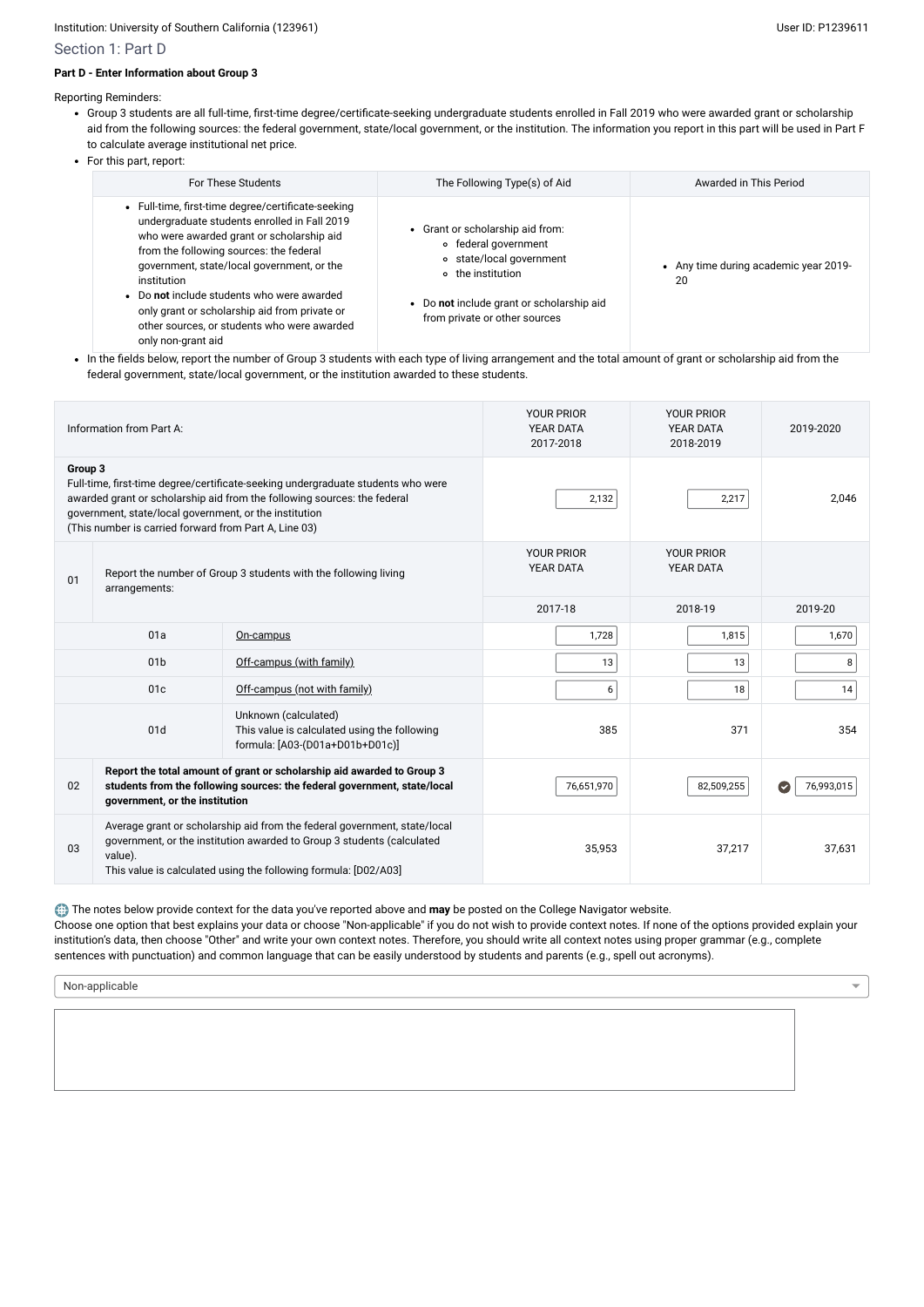- Group 4 students are all full-time, first-time degree/certificate-seeking undergraduate students enrolled in Fall 2019 who were awarded any Title IV federal student aid, including federal grants or federal student loans. The information you report in this part will be used in Part G to calculate average institutional net price by income level.
- For this part, report:

## Section 1: Part E

#### **Part E – Enter Information about Group 4**

Reporting Reminders:

• In the fields below, report the number of Group 4 students with each type of living arrangement and the total amount of grant or scholarship aid from the federal government, state/local government, or the institution awarded to these students by income level.

| For These Students                                                                                                                                          | The Following Type(s) of Aid                                                                                                                                                                                                                | Awarded in This Period                      |
|-------------------------------------------------------------------------------------------------------------------------------------------------------------|---------------------------------------------------------------------------------------------------------------------------------------------------------------------------------------------------------------------------------------------|---------------------------------------------|
| • Full-time, first-time degree/certificate-<br>seeking undergraduate students enrolled in<br>Fall 2019 who were awarded any Title IV<br>federal student aid | • Grant or scholarship aid from:<br>• federal government<br>o state/local government<br>o institution<br>• Do not include:<br>∘ grant or scholarship aid from private<br>or other sources<br>∘ loan amounts<br>• Federal Work Study amounts | • Any time during academic year 2019-<br>20 |

|                                                                                                                                                                                                  | Information from Part A: |                                                                                                     | 2017-18 |                                       | 2018-19     | 2019-20      |
|--------------------------------------------------------------------------------------------------------------------------------------------------------------------------------------------------|--------------------------|-----------------------------------------------------------------------------------------------------|---------|---------------------------------------|-------------|--------------|
| Group 4<br>Full-time, first-time degree/certificate-seeking undergraduate students who were<br>awarded any Title IV federal student aid<br>(This number is carried forward from Part A, Line 04) |                          | 1,256                                                                                               |         | 1,272                                 | 1,200       |              |
| Report the number of Group 4 students with the following living<br>01<br>arrangements:                                                                                                           |                          | <b>YOUR PRIOR</b><br><b>YEAR DATA</b>                                                               |         | <b>YOUR PRIOR</b><br><b>YEAR DATA</b> |             |              |
|                                                                                                                                                                                                  |                          |                                                                                                     | 2017-18 |                                       | 2018-19     | 2019-20      |
|                                                                                                                                                                                                  | 01a                      | On-campus                                                                                           |         | 1,241                                 | 1,249       | 1,180        |
|                                                                                                                                                                                                  | 01 <sub>b</sub>          | Off-campus (with family)                                                                            |         | 11                                    | 9           | 8            |
| 01 <sub>c</sub><br>Off-campus (not with family)                                                                                                                                                  |                          |                                                                                                     | 3       | 14                                    | 12          |              |
| 01d                                                                                                                                                                                              |                          | Unknown (calculated)<br>This value is calculated using the formula: [A04-<br>$[EO1a + E01b + E01c]$ |         |                                       | $\mathbf 0$ | <sup>0</sup> |

|    |                 |                         | <b>Number</b> of students who<br>were awarded any Title<br>IV aid (Group 4) | Of those in Column 1, the<br>number who were awarded any<br>grant or scholarship aid from<br>the following sources: the<br>federal government, state/local<br>government, or the institution | Of those in Column 1, the<br>total amount of grant or<br>scholarship aid awarded from<br>the following sources: the<br>federal government,<br>state/local government, or<br>the institution | <b>1</b> Average<br>amount of federal,<br>state/local, and<br>institutional grant<br>or scholarship aid<br>awarded to Group<br>4 students |
|----|-----------------|-------------------------|-----------------------------------------------------------------------------|----------------------------------------------------------------------------------------------------------------------------------------------------------------------------------------------|---------------------------------------------------------------------------------------------------------------------------------------------------------------------------------------------|-------------------------------------------------------------------------------------------------------------------------------------------|
|    | 2017-18         |                         |                                                                             |                                                                                                                                                                                              |                                                                                                                                                                                             |                                                                                                                                           |
|    |                 |                         | Col. 1                                                                      | Col. 2                                                                                                                                                                                       | Col. 3                                                                                                                                                                                      | Col. 4                                                                                                                                    |
| 02 | Income level    |                         |                                                                             |                                                                                                                                                                                              |                                                                                                                                                                                             |                                                                                                                                           |
|    | 02a             | \$0-30,000              | 294                                                                         | 293                                                                                                                                                                                          | $\bullet$<br>16,724,649                                                                                                                                                                     | 56,887<br>Ø                                                                                                                               |
|    | 02 <sub>b</sub> | \$30,001-48,000         | 151                                                                         | 151                                                                                                                                                                                          | $\bullet$<br>8,616,752                                                                                                                                                                      | 57,065                                                                                                                                    |
|    | 02c             | \$48,001-75,000         | 207                                                                         | 207                                                                                                                                                                                          | 10,458,704                                                                                                                                                                                  | 50,525                                                                                                                                    |
|    | 02d             | \$75,001-110,000        | 187                                                                         | 184                                                                                                                                                                                          | 7,910,881                                                                                                                                                                                   | 42,304                                                                                                                                    |
|    | 02e             | \$110,001 and more      | 417                                                                         | 367                                                                                                                                                                                          | 8,594,373                                                                                                                                                                                   | 20,610                                                                                                                                    |
|    | 02f             | Total all income levels | 1,256                                                                       | 1,202                                                                                                                                                                                        | 52,305,359                                                                                                                                                                                  | 41,644                                                                                                                                    |

|    | 2018-19         |                    |        |        |                         |        |  |
|----|-----------------|--------------------|--------|--------|-------------------------|--------|--|
|    |                 |                    | Col. 1 | Col. 2 | Col. 3                  | Col. 4 |  |
| 03 | Income level    |                    |        |        |                         |        |  |
|    | 03a             | \$0-30,000         | 310    | 310    | $\bullet$<br>18,621,764 | 60,070 |  |
|    | 03 <sub>b</sub> | \$30,001-48,000    | 188    | 188    | $\bullet$<br>10,995,352 | 58,486 |  |
|    | 03c             | \$48,001-75,000    | 185    | 184    | 10,117,372              | 54,688 |  |
|    | 03d             | \$75,001-110,000   | 212    | 208    | 9,302,490               | 43,880 |  |
|    | 03e             | \$110,001 and more | 377    | 340    | 8,469,968               | 22,467 |  |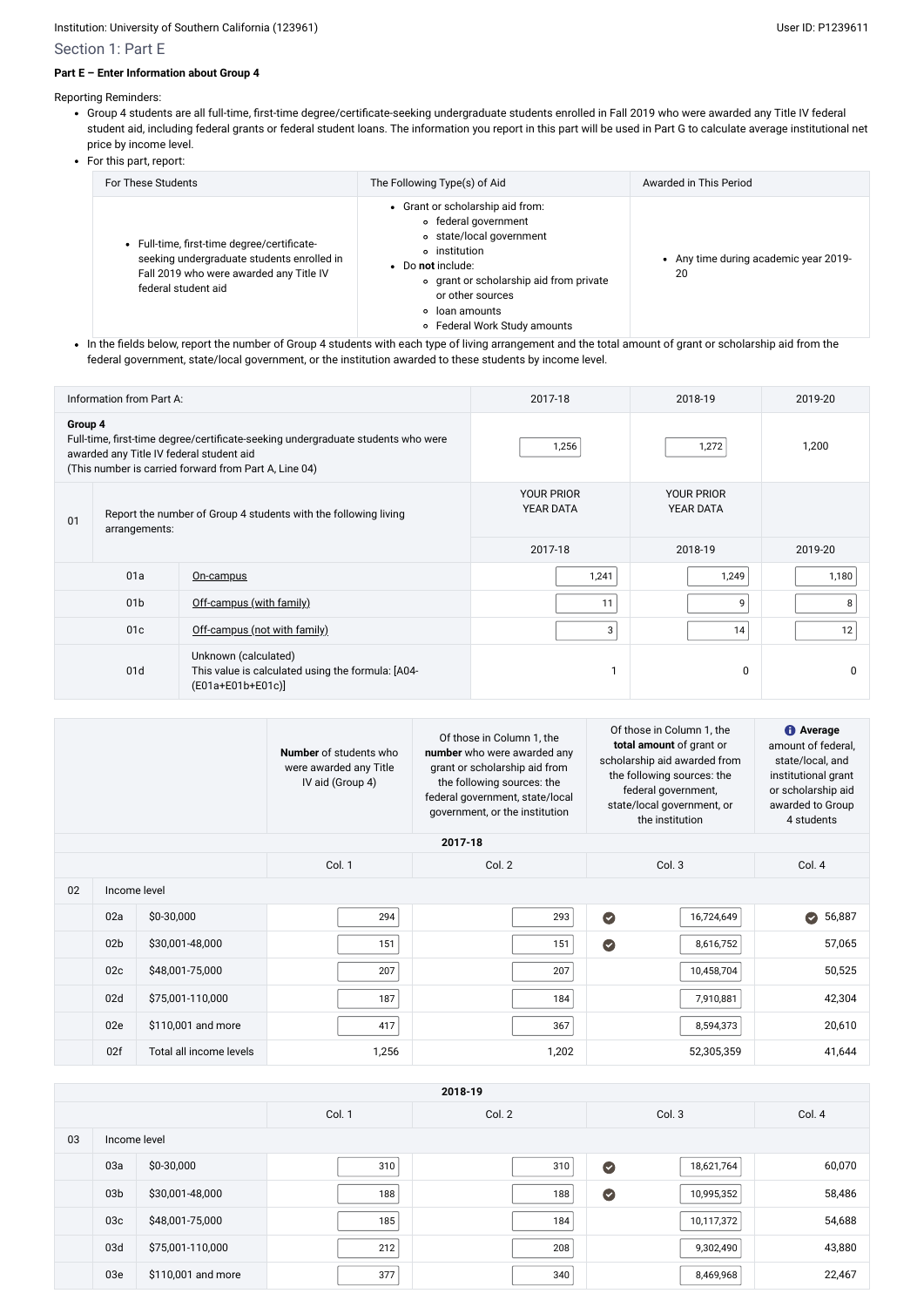|    | 03f                   | Total all income levels | 1,272  | 1,230   | 57,506,946              | 45,210 |  |
|----|-----------------------|-------------------------|--------|---------|-------------------------|--------|--|
|    |                       |                         |        |         |                         |        |  |
|    |                       |                         |        | 2019-20 |                         |        |  |
|    |                       |                         | Col. 1 | Col. 2  | Col. 3                  | Col. 4 |  |
| 04 | <b>f</b> Income level |                         |        |         |                         |        |  |
|    | 04a                   | \$0-30,000              | 274    | 271     | $\bullet$<br>16,460,454 | 60,075 |  |
|    | 04b                   | \$30,001-48,000         | 157    | 156     | $\bullet$<br>9,422,741  | 60,017 |  |
|    | 04c                   | \$48,001-75,000         | 173    | 173     | 9,434,796               | 54,536 |  |
|    | 04d                   | \$75,001-110,000        | 188    | 187     | 8,459,831               | 44,999 |  |

04e \$110,001 and more 408 352 9,973,602 24,445 04f Total all income levels 1,200 1,200 1,200 1,139 53,751,424 53,751,424

The notes below provide context for the data you've reported above and may be posted on the College Navigator website.

Choose one option that best explains your data or choose "Non-applicable" if you do not wish to provide context notes. If none of the options provided explain your institution's data, then choose "Other" and write your own context notes. Therefore, you should write all context notes using proper grammar (e.g., complete sentences with punctuation) and common language that can be easily understood by students and parents (e.g., spell out acronyms).

Non-applicable

 $\overline{\phantom{a}}$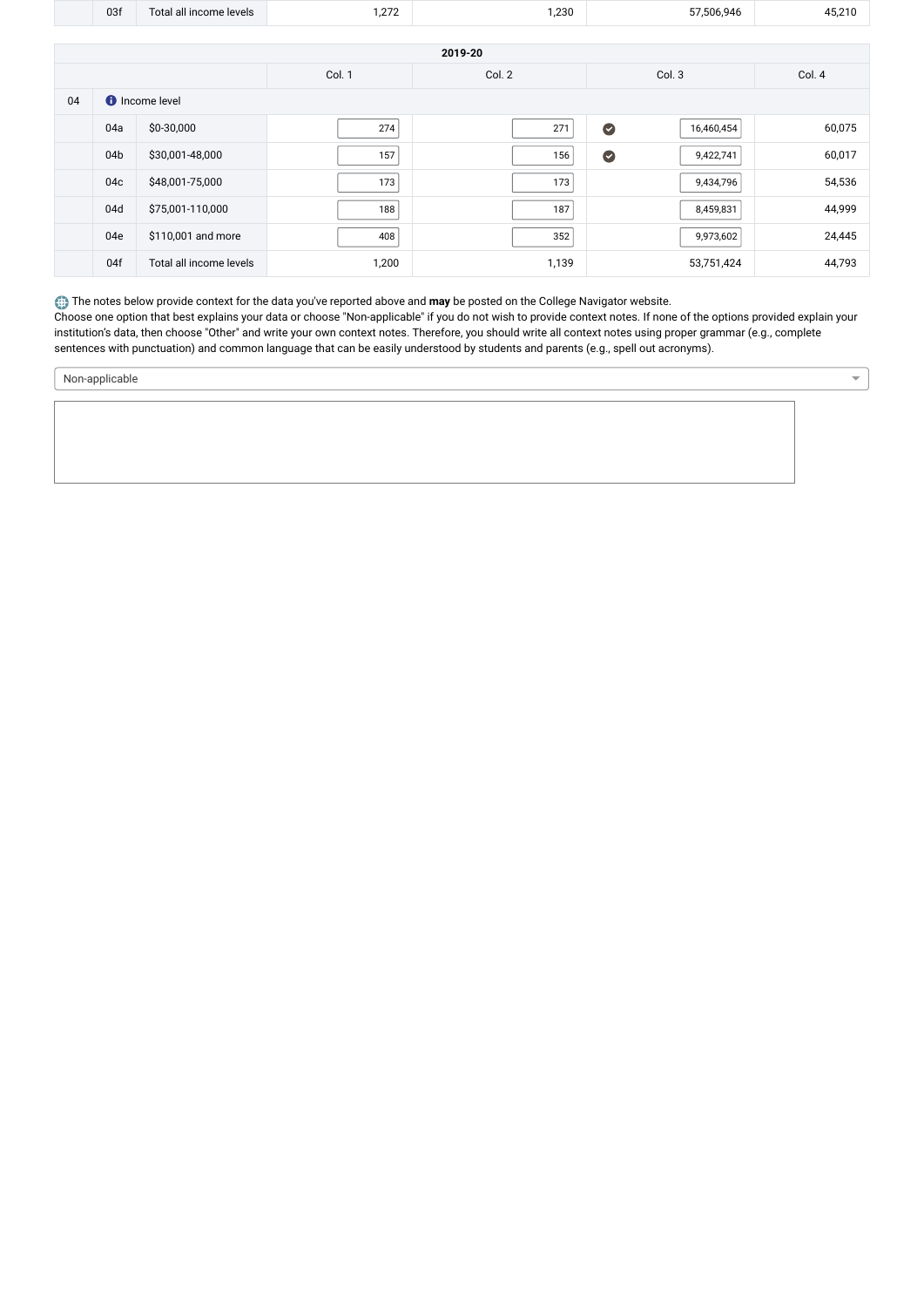#### Section 1: Part F

#### **Part F – Net Price Calculation for Group 3**

Note:

The following net price calculation is based on information that your institution reported in the Institutional Characteristics component and the Student Financial Aid component. For more information about the data your institution reported in the Institutional Characteristics component, please contact your institution's IPEDS Keyholder.

|                                                        | Components of cost of attendance                                                                                                                                                                  |                                                                                                                                                                   | <b>YOUR PRIOR</b><br>YEAR DATA | <b>YOUR PRIOR</b><br>YEAR DATA | 2019-20 |
|--------------------------------------------------------|---------------------------------------------------------------------------------------------------------------------------------------------------------------------------------------------------|-------------------------------------------------------------------------------------------------------------------------------------------------------------------|--------------------------------|--------------------------------|---------|
|                                                        |                                                                                                                                                                                                   |                                                                                                                                                                   | 2017-18                        | 2018-19                        |         |
| 01                                                     | Published tuition and required fees                                                                                                                                                               |                                                                                                                                                                   |                                | 56,225                         | 58,195  |
| 02                                                     | <b>Books and supplies</b>                                                                                                                                                                         |                                                                                                                                                                   | 1,200                          | 1,200                          | 1,200   |
| 03                                                     |                                                                                                                                                                                                   | Room and board and other expenses by living arrangement                                                                                                           |                                |                                |         |
|                                                        | 03a                                                                                                                                                                                               | On-campus                                                                                                                                                         | 16,750                         | 17,400                         | 18,064  |
|                                                        | 03 <sub>b</sub>                                                                                                                                                                                   | Off-campus (with family)                                                                                                                                          | 2,198                          | 3,332                          | 3,510   |
|                                                        | 03c                                                                                                                                                                                               | Off-campus (not with family)                                                                                                                                      | 16,750                         | 17,400                         | 18,064  |
| 04<br>Number of Group 3 students by living arrangement |                                                                                                                                                                                                   |                                                                                                                                                                   |                                |                                |         |
|                                                        | 04a                                                                                                                                                                                               | On-campus                                                                                                                                                         | 1,728                          | 1,815                          | 1,670   |
|                                                        | 04b                                                                                                                                                                                               | Off-campus (with family)                                                                                                                                          | 13                             | 13                             | 8       |
|                                                        | 04c                                                                                                                                                                                               | Off-campus (not with family)                                                                                                                                      | 6                              | 18                             | 14      |
|                                                        | 04d                                                                                                                                                                                               | Unknown                                                                                                                                                           | 385                            | 371                            | 354     |
| 05                                                     | Weighted average for room and board and other expenses by living arrangement (excluding unknown<br>17,995<br>16,642<br>17,301<br>values)<br>See instructions for the formula for this calculation |                                                                                                                                                                   |                                |                                |         |
| 06                                                     | Total cost of attendance                                                                                                                                                                          | This value is calculated using the following formula: [F01+F02+F05]                                                                                               | 72,165                         | 74,726                         | 77,390  |
| 07                                                     | Average amount of grant or scholarship aid awarded to Group 3 students from the following sources: the<br>federal government, state/local government, and the institution                         |                                                                                                                                                                   |                                | 37,217                         | 37,631  |
| 08                                                     |                                                                                                                                                                                                   | Average institutional net price for Group 3 students<br>This value is calculated using the following formula: [F06-F07]                                           | 36,212                         | 37,509                         | 39,759  |
|                                                        |                                                                                                                                                                                                   | As required by the Higher Education Act, as amended (2008), these amounts will be posted on the U.S. Department of Education's College Navigator website and used |                                |                                |         |

in the U.S. Department of Education's College Affordability and Transparency Lists.

The notes below provide context for the data you've reported above and **may** be posted on the College Navigator website.

Choose one option that best explains your data or choose "Non-applicable" if you do not wish to provide context notes. If none of the options provided explain your institution's data, then choose "Other" and write your own context notes. Therefore, you should write all context notes using proper grammar (e.g., complete sentences with punctuation) and common language that can be easily understood by students and parents (e.g., spell out acronyms).

Non-applicable

 $\overline{\phantom{a}}$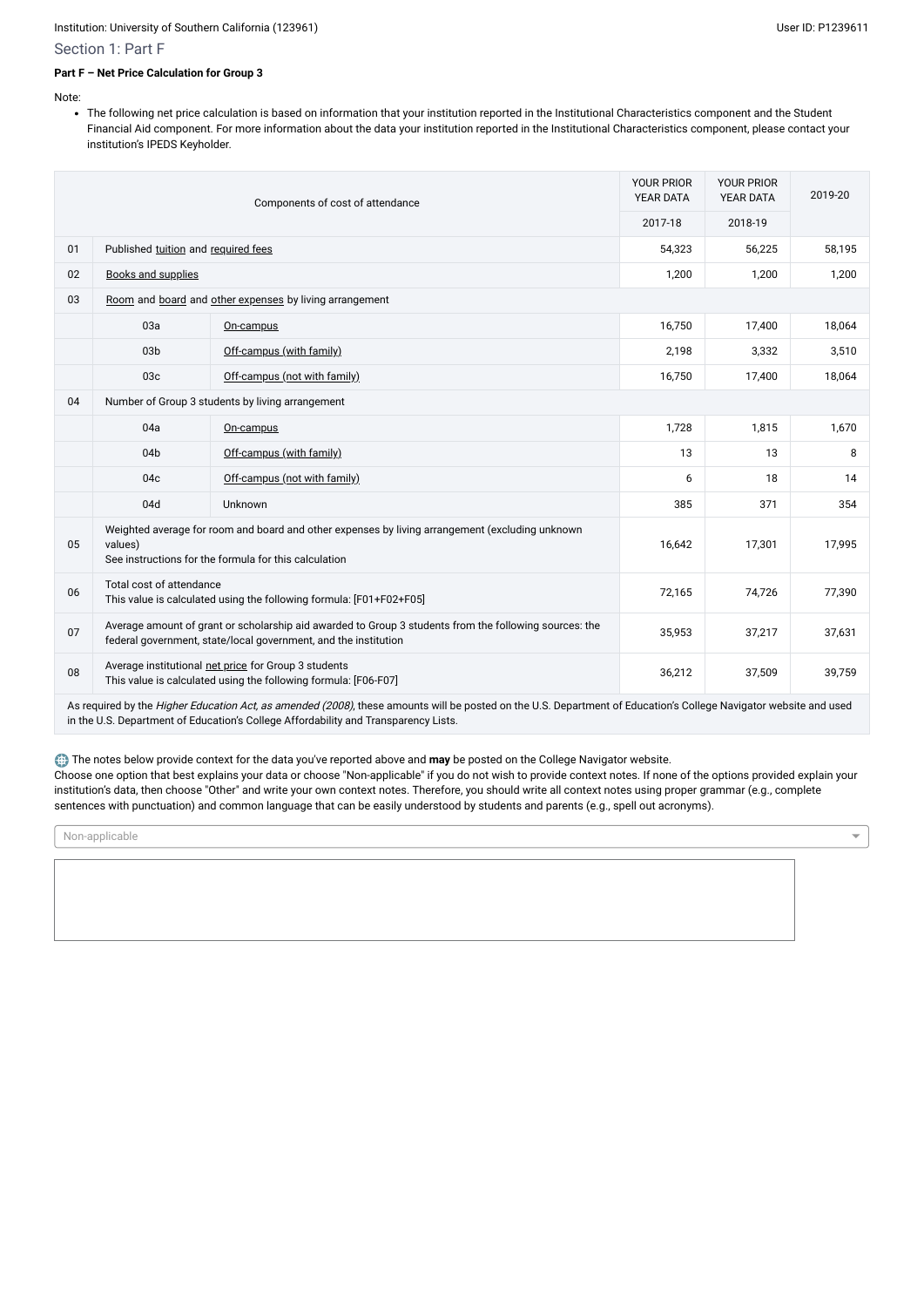#### Section 1: Part G

#### **Part G – Net Price Calculation for Group 4**

Note:

The following net price calculation is based on information that your institution reported in the Institutional Characteristics component and the Student Financial Aid component. For more information about the data your institution reported in the Institutional Characteristics component, please contact your institution's IPEDS Keyholder.

| Components of cost of attendance |                                                                                                                                                                     | <b>YOUR PRIOR</b><br><b>YEAR DATA</b>                                                                                                                                     | <b>YOUR PRIOR</b><br><b>YEAR DATA</b> | 2019-20 |        |
|----------------------------------|---------------------------------------------------------------------------------------------------------------------------------------------------------------------|---------------------------------------------------------------------------------------------------------------------------------------------------------------------------|---------------------------------------|---------|--------|
|                                  |                                                                                                                                                                     |                                                                                                                                                                           | 2017-18                               | 2018-19 |        |
| 01                               | Published tuition and required fees                                                                                                                                 |                                                                                                                                                                           | 54,323                                | 56,225  | 58,195 |
| 02                               | <b>Books and supplies</b>                                                                                                                                           |                                                                                                                                                                           |                                       | 1,200   | 1,200  |
| 03                               |                                                                                                                                                                     | Room and board and other expenses by living arrangement                                                                                                                   |                                       |         |        |
|                                  | 03a                                                                                                                                                                 | On-campus                                                                                                                                                                 | 16,750                                | 17,400  | 18,064 |
|                                  | 03 <sub>b</sub>                                                                                                                                                     | Off-campus (with family)                                                                                                                                                  | 2,198                                 | 3,332   | 3,510  |
|                                  | 03c                                                                                                                                                                 | Off-campus (not with family)                                                                                                                                              | 16,750                                | 17,400  | 18,064 |
| 04                               |                                                                                                                                                                     | Number of Group 4 students by living arrangement                                                                                                                          |                                       |         |        |
|                                  | 04a                                                                                                                                                                 | On-campus                                                                                                                                                                 | 1,241                                 | 1,249   | 1,180  |
|                                  | 04b                                                                                                                                                                 | Off-campus (with family)                                                                                                                                                  | 11                                    | 9       | 8      |
|                                  | 04c                                                                                                                                                                 | Off-campus (not with family)                                                                                                                                              | 3                                     | 14      | 12     |
|                                  | 04d                                                                                                                                                                 | Unknown                                                                                                                                                                   | $\mathbf{1}$                          | 0       | 0      |
| 05                               | Weighted average for room and board and other expenses by living arrangement (excluding unknown<br>values)<br>See instructions for the formula for this calculation |                                                                                                                                                                           | 16,622                                | 17,300  | 17,967 |
| 06                               | Total cost of attendance by income level<br>This value is calculated using the following formula: [G01+G02+G05]                                                     |                                                                                                                                                                           | 72,145                                | 74,725  | 77,362 |
| 07                               |                                                                                                                                                                     | Average amount of grant or scholarship aid awarded to Group 4 students from the following sources: the<br>federal government, state/local government, and the institution | 41,644                                | 45,210  | 44,793 |
|                                  | 07a                                                                                                                                                                 | \$0-30,000                                                                                                                                                                | 56,887                                | 60,070  | 60,075 |
|                                  | 07 <sub>b</sub>                                                                                                                                                     | \$30,001-48,000                                                                                                                                                           | 57,065                                | 58,486  | 60,017 |
|                                  | 07c                                                                                                                                                                 | \$48,001-75,000                                                                                                                                                           | 50,525                                | 54,688  | 54,536 |
|                                  | 07d                                                                                                                                                                 | \$75,001-110,000                                                                                                                                                          | 42,304                                | 43,880  | 44,999 |
|                                  | 07e                                                                                                                                                                 | \$110,001 and more                                                                                                                                                        | 20,610                                | 22,467  | 24,445 |
| ${\bf 08}$                       |                                                                                                                                                                     | Average institutional net price for Group 4 students<br>This value is calculated using the following formula: [G06-G07]                                                   |                                       |         |        |
|                                  | 08a                                                                                                                                                                 | \$0-30,000                                                                                                                                                                | 15,258                                | 14,655  | 17,287 |
|                                  | 08b                                                                                                                                                                 | \$30,001-48,000                                                                                                                                                           | 15,080                                | 16,239  | 17,345 |
|                                  | 08c                                                                                                                                                                 | \$48,001-75,000                                                                                                                                                           | 21,620                                | 20,037  | 22,826 |
|                                  | 08d                                                                                                                                                                 | \$75,001-110,000                                                                                                                                                          | 29,841                                | 30,845  | 32,363 |
|                                  | 08e                                                                                                                                                                 | \$110,001 and more                                                                                                                                                        | 51,535                                | 52,258  | 52,917 |

As required by the Higher Education Act, as amended (2008), these amounts will be posted on the U.S. Department of Education's College Navigator website.

The notes below provide context for the data you've reported above and may be posted on the College Navigator website. Choose one option that best explains your data or choose "Non-applicable" if you do not wish to provide context notes. If none of the options provided explain your institution's data, then choose "Other" and write your own context notes. Therefore, you should write all context notes using proper grammar (e.g., complete sentences with punctuation) and common language that can be easily understood by students and parents (e.g., spell out acronyms).

Non-applicable

 $\overline{\phantom{0}}$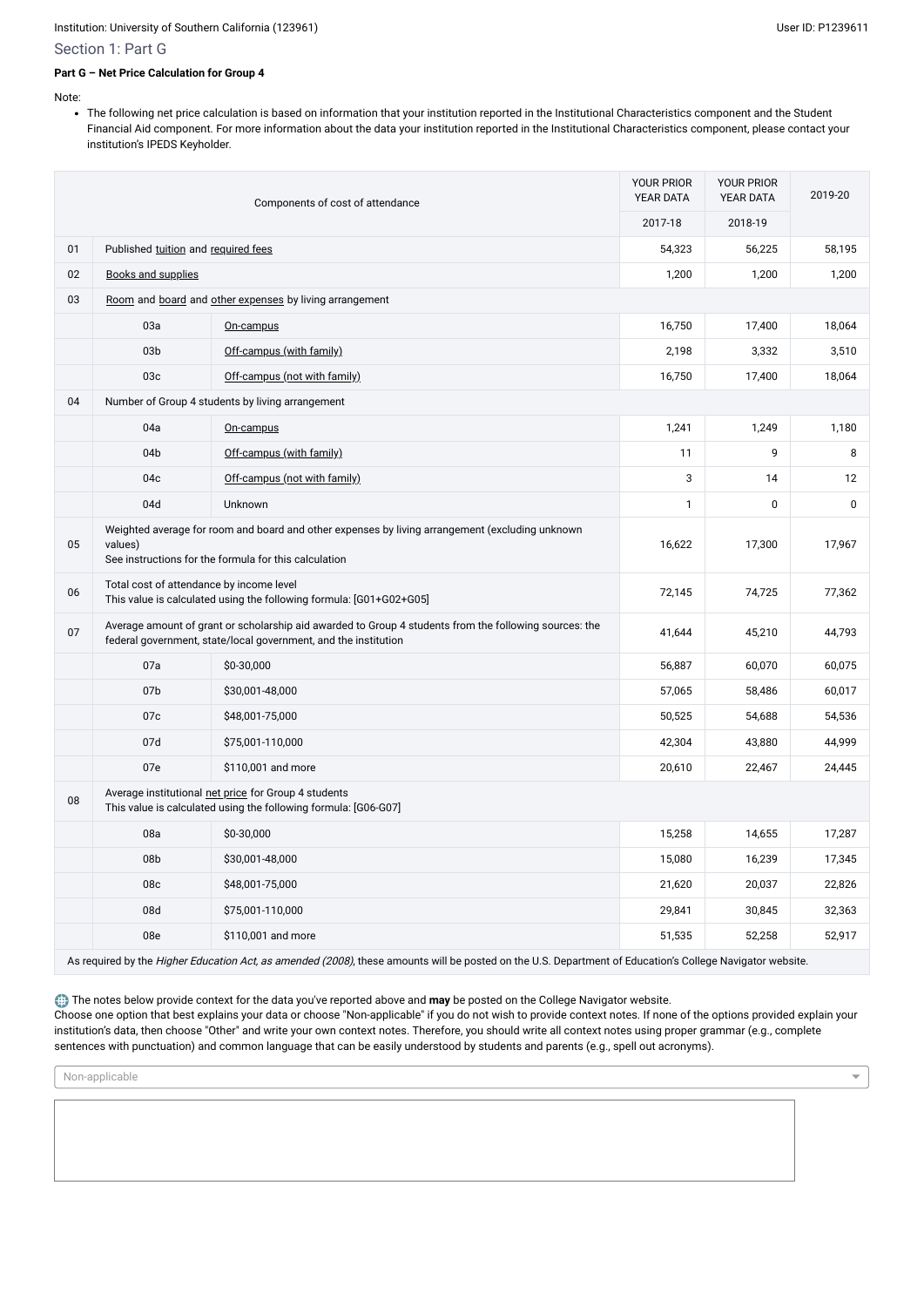## Section 2: Military Servicemembers and Veteran's Benefits - Undergraduate and Graduate

## **Section 2: Military Servicemembers and Veteran's Benefits**

Important Note:

- Report for **Post-9/11 GI Bill Benefits**: July 1, 2019 June 30, 2020.
- Report for **Department of Defense Tuition Assistance Program**: October 1, 2019 September 30, 2020

Reporting Reminders:

- Report the total number of student recipients and the total dollar amounts for each program.
- Student recipients can also include eligible dependents.
- Consult with your campus certifying official, who may not be in the student financial aid office.
- For Post-9/11 GI Bill Benefits, do not include the matching institutional aid provided through the Yellow [Ribbon Program](javascript:openglossary(1044)) if your school participated.
- Information reported to IPEDS is only what is known to the institution.
- Enter zero (0) if your institution did not have beneficiaries for that student level or program. Please do not leave a cell blank.

|                               |                                                        | Total dollar amount of                                      | Average dollar amount of                                    | YOUR PRIOR YEAR DATA                                                                    |
|-------------------------------|--------------------------------------------------------|-------------------------------------------------------------|-------------------------------------------------------------|-----------------------------------------------------------------------------------------|
| Type of<br>benefit/assistance | Number of students<br>receiving<br>benefits/assistance | benefits/assistance<br>disbursed<br>through the institution | benefits/assistance<br>disbursed<br>through the institution | Average dollar amount of<br>benefits/assistance<br>disbursed<br>through the institution |
| Post-9/11 GI Bill Benefits    |                                                        |                                                             |                                                             |                                                                                         |
| Undergraduate students        | 155                                                    | 5,468,471                                                   | 35,280                                                      | 33,051                                                                                  |
| Graduate students             | 668                                                    | 14,822,304                                                  | 22,189                                                      | 23,133                                                                                  |
| Total                         | 823                                                    | 20,290,775                                                  | 24,655                                                      | 24,827                                                                                  |

| Department of Defense Tuition Assistance Program |    |         |       |       |
|--------------------------------------------------|----|---------|-------|-------|
| Undergraduate students                           |    | 4,000   | 4,000 | 4,375 |
| Graduate students                                | 45 | 187,674 | 4,171 | 3,822 |
| Total                                            | 46 | 191,674 | 4,167 | 3,846 |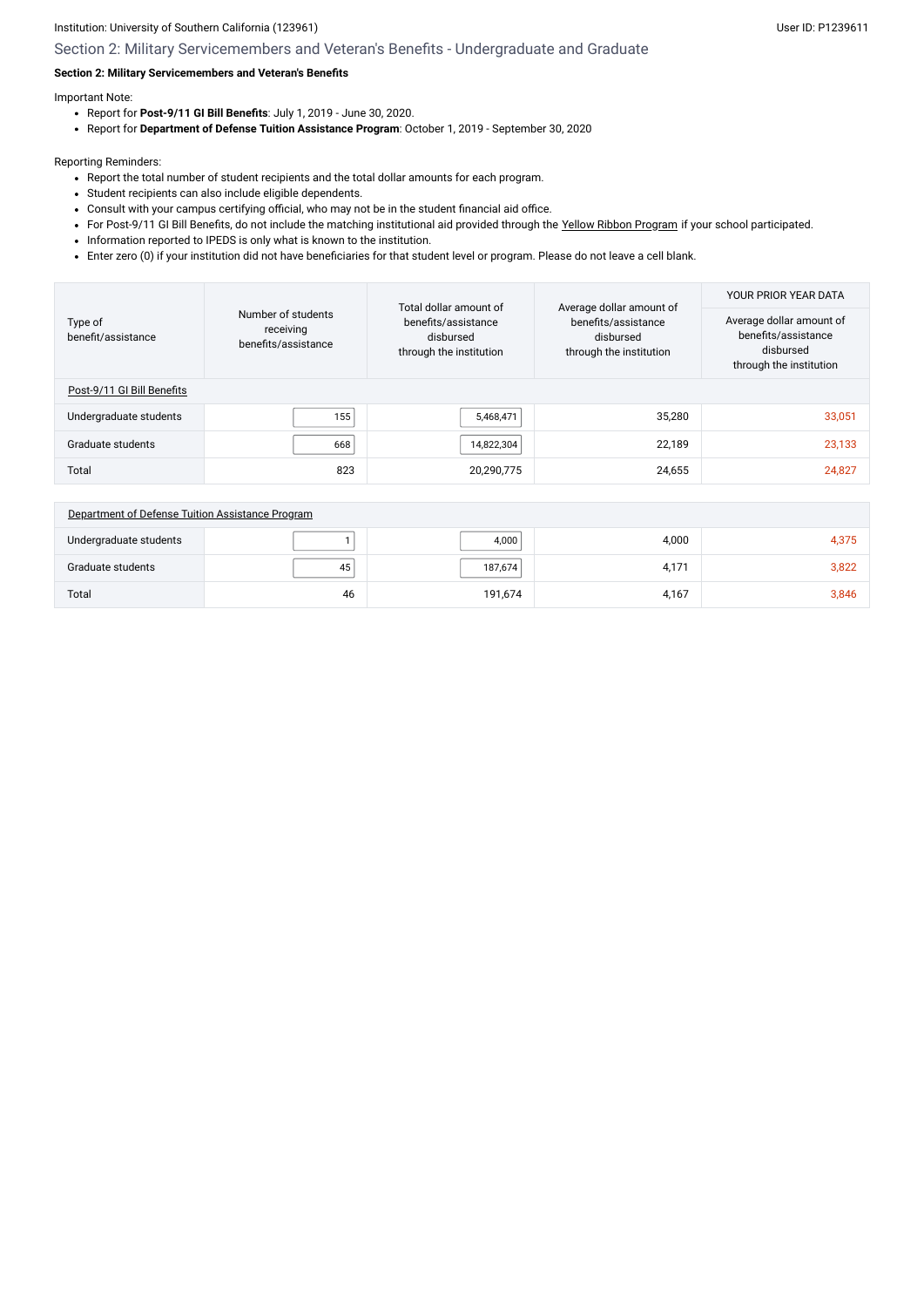## Summary

## **IPEDS Student Financial Aid (SFA) Survey Summary**

Please review your data for accuracy. If you have questions about the data displayed below after reviewing the data reported on the survey screens, please contact the IPEDS Help Desk at: 1-877-225-2568 or [ipedshelp@rti.org](mailto:ipedshelp@rti.org).

IPEDS collects important information regarding your institution. All data reported in IPEDS survey components become available in the IPEDS Data Center and appear as aggregated data in various Department of Education reports. Additionally, some of the reported data appears specifically for your institution through the College Navigator website and is included in your institution's Data Feedback Report (DFR). The purpose of this summary is to provide you an opportunity to view some of the data that, when accepted through the IPEDS quality control process, will appear on the College Navigator website and/or your DFR. College Navigator is updated approximately three months after the data collection period closes and Data Feedback Reports will be available through the Data [Center](https://nces.ed.gov/ipeds/use-the-data) and sent to your institution's CEO in November 2020.

| Total grant aid awarded to all undergraduate students          | \$524,840,466 |
|----------------------------------------------------------------|---------------|
| Number of undergraduate students who were awarded a Pell Grant | 3,996         |
| Percentage of FTFT students who were awarded any financial aid | 70%           |

|                               | Percentage of FTFT students who were<br>awarded grant aid by type | Average amount of grant aid<br>awarded by type |
|-------------------------------|-------------------------------------------------------------------|------------------------------------------------|
| Total                         | 65%                                                               | \$37,811                                       |
| <b>Federal Government</b>     | 17%                                                               | \$6,719                                        |
| Pell                          | 17%                                                               | \$4,919                                        |
| Other Federal                 | 17%                                                               | \$1,855                                        |
| <b>State/Local Government</b> | 11%                                                               | \$8,988                                        |
| Institutional                 | 64%                                                               | \$35,084                                       |
|                               |                                                                   |                                                |

|             | Percentage of FTFT students who were<br>awarded and accepted loans by type | Average amount of loans<br>awarded and accepted by type |
|-------------|----------------------------------------------------------------------------|---------------------------------------------------------|
| Total       | 28%                                                                        | \$7,798                                                 |
| Federal     | 28%                                                                        | \$4,927                                                 |
| Non-federal | 3%                                                                         | \$28,777                                                |

| Average net price for FTFT students who were awarded grant aid                    | \$39,759 |
|-----------------------------------------------------------------------------------|----------|
| Average net price for FTFT students who were awarded Title IV federal student aid |          |
| $$0 - 30,000$                                                                     | \$17,287 |
| $$30,001 - 48,000$                                                                | \$17,345 |
| $$48,001 - 75,000$                                                                | \$22,826 |
| $$75,001 - 110,000$                                                               | \$32,363 |
| \$110,001 and more                                                                | \$52,917 |

| <b>Military Service members and Veteran's Benefits</b> |                        |                                                     |                                                                                  |  |  |  |  |
|--------------------------------------------------------|------------------------|-----------------------------------------------------|----------------------------------------------------------------------------------|--|--|--|--|
|                                                        |                        | Number of students receiving<br>benefits/assistance | Total dollar amount of<br>benefits/assistance awarded<br>through the institution |  |  |  |  |
| Post-9/11 GI Bill Benefits                             |                        |                                                     |                                                                                  |  |  |  |  |
|                                                        | Undergraduate students | 155                                                 | \$5,468,471                                                                      |  |  |  |  |
|                                                        | Graduate students      | 668                                                 | \$14,822,304                                                                     |  |  |  |  |
|                                                        | Total                  | 823                                                 | \$20,290,775                                                                     |  |  |  |  |
| Department of Defense Tuition Assistance Program       |                        |                                                     |                                                                                  |  |  |  |  |
|                                                        | Undergraduate students |                                                     | \$4,000                                                                          |  |  |  |  |
|                                                        | Graduate students      | 45                                                  | \$187,674                                                                        |  |  |  |  |
|                                                        | Total                  | 46                                                  | \$191,674                                                                        |  |  |  |  |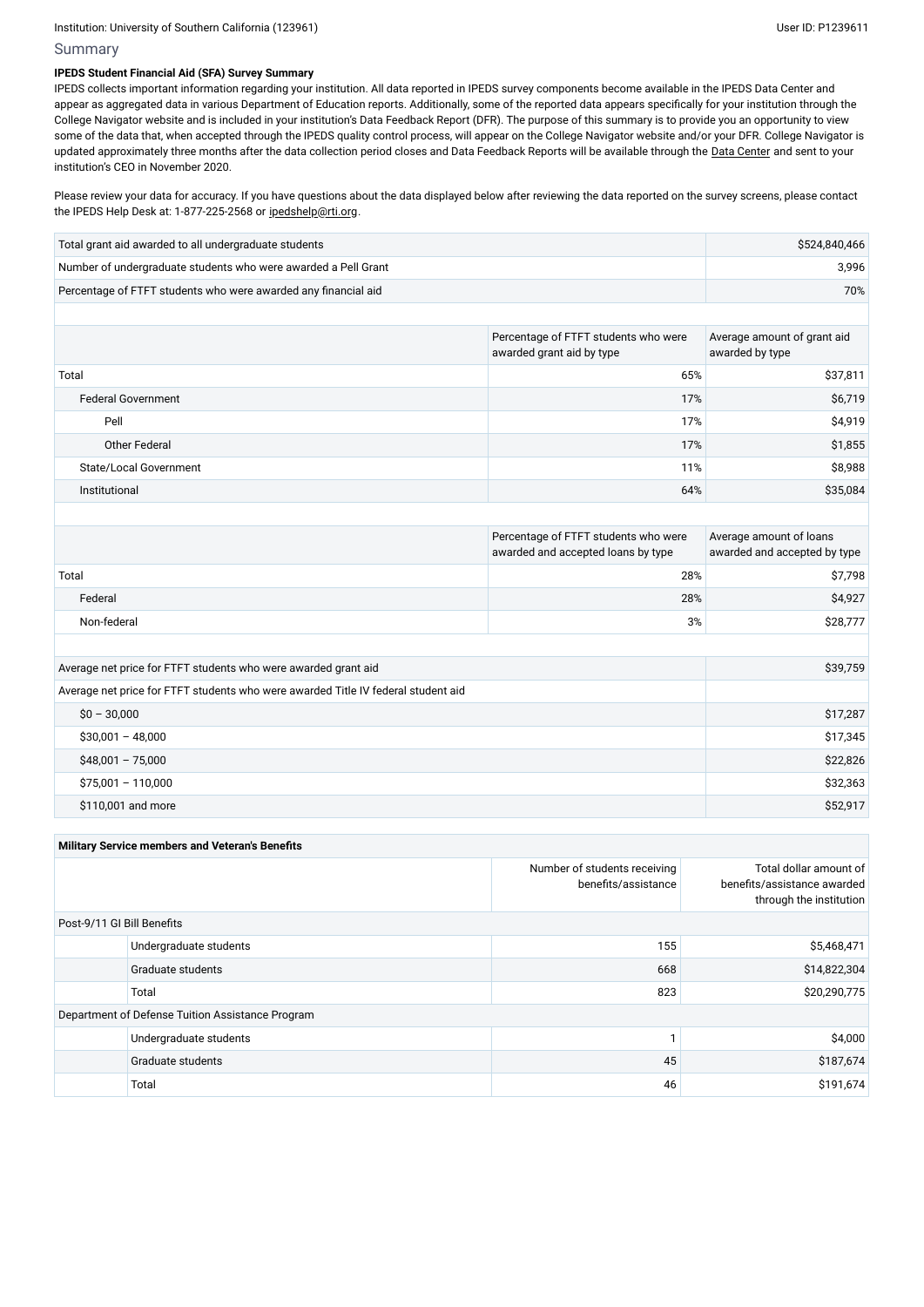Edit Report

## Student Financial Aid

| <b>Source</b>                                           | <b>Description</b>                                                                                                                                                                                                                                                                                                                                                                                                                                                                                                                      | <b>Severity</b> | <b>Resolved Options</b> |  |  |  |  |
|---------------------------------------------------------|-----------------------------------------------------------------------------------------------------------------------------------------------------------------------------------------------------------------------------------------------------------------------------------------------------------------------------------------------------------------------------------------------------------------------------------------------------------------------------------------------------------------------------------------|-----------------|-------------------------|--|--|--|--|
| <b>Screen: Part C - Enter Information about Group 2</b> |                                                                                                                                                                                                                                                                                                                                                                                                                                                                                                                                         |                 |                         |  |  |  |  |
| <b>Screen Entry</b>                                     | The average amount of this type of aid awarded to Group 2 students is outside the expected<br>range of between 1,189 and 1,783 when compared with the prior year value. Please check the<br>number of students and the total amount of aid awarded to these students, and correct or<br>explain the discrepant values. (Error #7147)                                                                                                                                                                                                    | Explanation     | Yes                     |  |  |  |  |
| Reason                                                  | Per this year's survey guidelines, we have included CARES funding in this section under Other Federal Grants. This has increased this year's<br>average aid to Group 2 students in this category.                                                                                                                                                                                                                                                                                                                                       |                 |                         |  |  |  |  |
| <b>Screen Entry</b>                                     | The average amount of this type of aid awarded to Group 2 students is outside the expected<br>range of between 19,092 and 28,636 when compared with the prior year value. Please check the<br>number of students and the total amount of aid awarded to these students, and correct or<br>explain the discrepant values. (Error #7147)                                                                                                                                                                                                  | Explanation     | Yes                     |  |  |  |  |
| Reason                                                  | We had fewer students in Group 2 (FTFT) for 2019-20 compared to 2018-19, due to changes in enrollment patterns. This group had a higher<br>average income than previous years, and more were eligible for loan aid.                                                                                                                                                                                                                                                                                                                     |                 |                         |  |  |  |  |
| <b>Screen: Cost of Attendance</b>                       |                                                                                                                                                                                                                                                                                                                                                                                                                                                                                                                                         |                 |                         |  |  |  |  |
| <b>Screen Entry</b>                                     | This value is expected to be within 20% of the prior year amount. Please correct your data or<br>explain. (Error #7239)                                                                                                                                                                                                                                                                                                                                                                                                                 | Explanation     | Yes                     |  |  |  |  |
| Reason                                                  | In 2018-19, the Transportation allocation of the student budgets was increased for students living off-campus with family.                                                                                                                                                                                                                                                                                                                                                                                                              |                 |                         |  |  |  |  |
|                                                         | <b>Screen: Part D - Enter Information about Group 3</b>                                                                                                                                                                                                                                                                                                                                                                                                                                                                                 |                 |                         |  |  |  |  |
| Perform Edits                                           | The total amount of grant or scholarship aid from the federal government, state/local<br>government, or the institution awarded to Group 3 students reported in Part D, line 02<br>(76,993,015) should be equal to the corresponding amount awarded to Group 2 students in Part<br>C, line 01 (77,361,905). If this is the result of CARES aid being removed from Group 3, please<br>explain accordingly. Otherwise, please correct your data, explain the discrepancy, or contact the<br>IPEDS Help Desk for assistance. (Error #7188) | Explanation     | Yes                     |  |  |  |  |
| Reason                                                  | This is a result of CARES aid being removed from Group 3.                                                                                                                                                                                                                                                                                                                                                                                                                                                                               |                 |                         |  |  |  |  |
|                                                         | <b>Screen: Part E - Enter Information about Group 4</b>                                                                                                                                                                                                                                                                                                                                                                                                                                                                                 |                 |                         |  |  |  |  |
| Perform Edits                                           | The average amount of aid per grant/scholarship awardee (60,739.68) for 2019-20 in the "\$0-<br>30,000" income group is larger than expected based on the cost of attendance. Please review<br>your data and make any necessary corrections or explain the discrepancy. (Error #7388)                                                                                                                                                                                                                                                   | Explanation     | Yes                     |  |  |  |  |
| Reason                                                  | USC maintains a generous financial aid policy, especially for low-income students. USC considers the full cost of attendance (including housing,<br>room & board, books and supplies, and other expenses) when providing financial aid.                                                                                                                                                                                                                                                                                                 |                 |                         |  |  |  |  |
| Perform Edits                                           | The average amount of aid per grant/scholarship awardee (60,402.19) for 2019-20 in the<br>"\$30,001-48,000" income group is larger than expected based on the cost of attendance. Please<br>review your data and make any necessary corrections or explain the discrepancy. (Error #7389)                                                                                                                                                                                                                                               | Explanation     | Yes                     |  |  |  |  |
| Reason                                                  | USC maintains a generous financial aid policy, especially for low-income students. USC considers the full cost of attendance (including housing,<br>room & board, books and supplies, and other expenses) when providing financial aid.                                                                                                                                                                                                                                                                                                 |                 |                         |  |  |  |  |
| Perform Edits                                           | The average amount of aid per grant/scholarship awardee (60,070.21) for 2018-19 in the "\$0-<br>30,000" income group is larger than expected based on the cost of attendance. Please review<br>your data and make any necessary corrections or explain the discrepancy. (Error #7383)<br>This edit and explanation were retained from the prior year (for reference) and do not need to be<br>re-explained in the current year edit report.                                                                                             | Explanation     | Yes                     |  |  |  |  |
| Reason                                                  | USC maintains a generous financial aid policy, especially for low-income students. USC considers the full cost of attendance (including housing,<br>room & board, books and supplies, and other expenses) when providing financial aid.                                                                                                                                                                                                                                                                                                 |                 |                         |  |  |  |  |
| Perform Edits                                           | The average amount of aid per grant/scholarship awardee (58,485.91) for 2018-19 in the<br>"\$30,001-48,000" income group is larger than expected based on the cost of attendance. Please<br>review your data and make any necessary corrections or explain the discrepancy. (Error #7384)<br>This edit and explanation were retained from the prior year (for reference) and do not need to be<br>re-explained in the current year edit report.                                                                                         | Explanation     | Yes                     |  |  |  |  |
| Reason                                                  | USC maintains a generous financial aid policy, especially for low-income students. USC considers the full cost of attendance (including housing,<br>room & board, books and supplies, and other expenses) when providing financial aid.                                                                                                                                                                                                                                                                                                 |                 |                         |  |  |  |  |
| Perform Edits                                           | The average amount of aid per grant/scholarship awardee (57,080.71) for 2017-18 in the "\$0-<br>30,000" income group is larger than expected based on the cost of attendance. Please review<br>your data and make any necessary corrections or explain the discrepancy. (Error #7378)<br>This edit and explanation were retained from the prior year (for reference) and do not need to be<br>re-explained in the current year edit report.                                                                                             | Explanation     | Yes                     |  |  |  |  |
| Reason                                                  | USC maintains a generous financial aid policy, especially for low-income students. USC considers the full cost of attendance (including housing,<br>room & board, books and supplies, and other expenses) when providing financial aid.                                                                                                                                                                                                                                                                                                 |                 |                         |  |  |  |  |